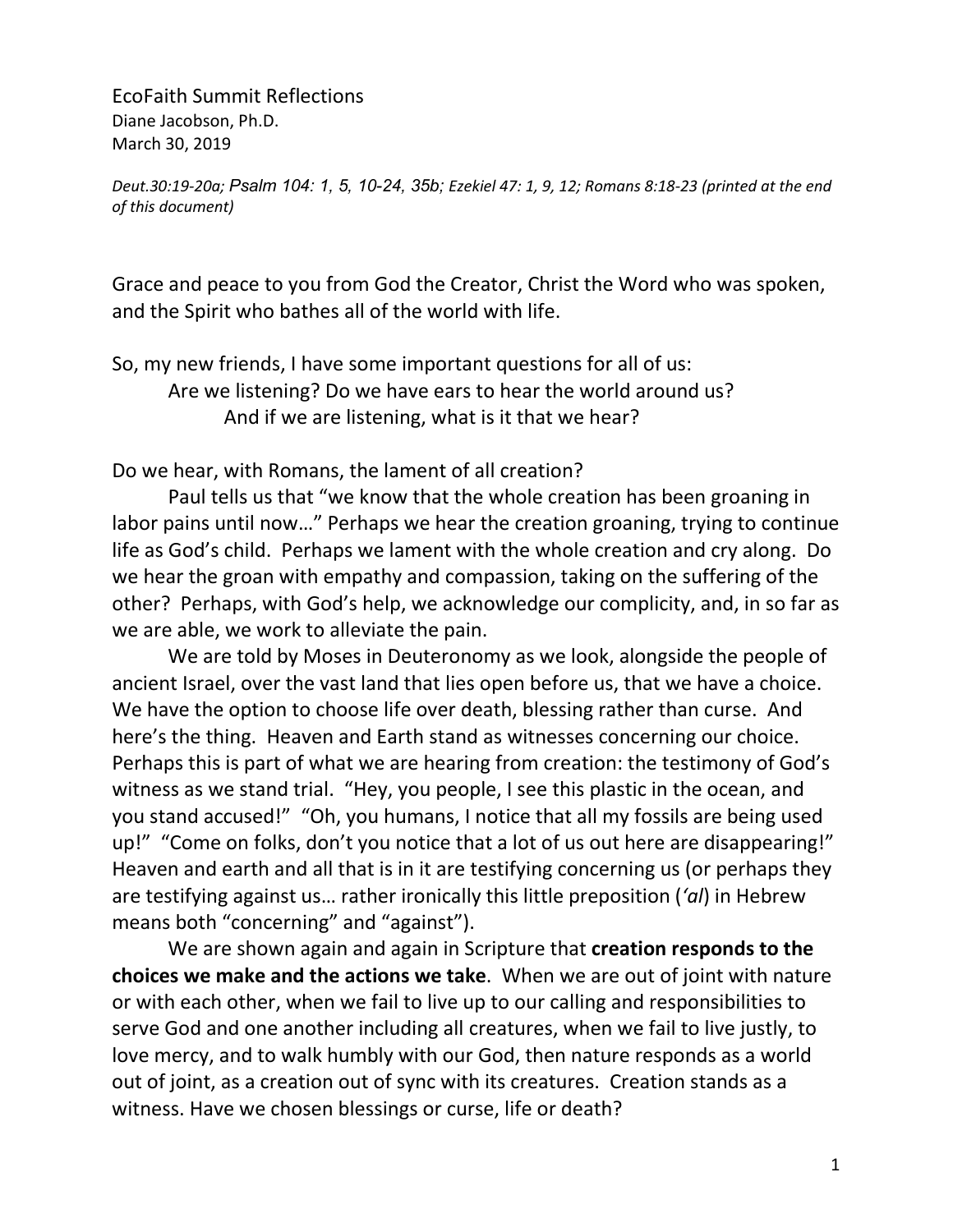Which brings us to yet another question: What is it to choose life?

Perhaps choosing life begins by admiring the vast world around us. More than admire… what if we see ourselves as just one part of all that God has created?

What happens when we see wearing the eyeglasses of Psalm 104? We notice the springs becoming rivers, as the wild beasts drink their fill. We listen to the birds as they build their nests. We actually watch the grass grow for the cattle and admire the sun and moon as markers of time. We listen to the roar of the lion. We humans are there in the midst of this creation, being fed and refreshed with wine, working the fields and sailing ships, just one creature in the vast web of life.

 $24$  How manifold are your | works, O LORD!

In wisdom you have made them all;

The earth is full | of your creatures.

# <sup>35</sup> **Bless the LORD, O my soul. | Hallelujah!**

Abraham Heschel, the great Jewish scholar, spoke of Psalm 104's character as "a psalm of wonder or radical amazement" which leads to reverence. And reading or singing this psalm, even in part, certainly does just that. But what if we go one step further? What if, in our singing, we are joining our voices to those of the entire chorus of creation? What if we are not merely admiring but joining with, as St. Francis would have it, Brothers Sun and Wind, Sisters Moon and Water, and Mother Earth?

I am transported in these moments to our yearly Easter vigil as we march together to the baptismal font singing Psalm 148, "All you works of the Lord, praise the Lord!" In Scripture, giving praise, giving glory is a weighty, a substantial matter. One always gives glory with more than one's voice. We give glory with our lives. If we do not hear the voices of the earth and all her creatures singing along side of us, then we should note how and why the instruments and chorus are out of tune and retune them. When I am wondering in the woods outside Grand Marais, I can sometimes hear the deafening and exhilarating sounds of the peeper frogs, and they sound an awful lot like they are singing! God is both listener and conductor as we sing sweet praises together with all fellow creatures of the earth. The earth's lament becomes praise.

And yet a final voice of creation might be heard emanating from our baptismal fonts. It is a voice we often hear most clearly in dreams and vision. This voice comes from God's baptismal promises expanded beyond our wildest imagining. What if this font stands at the center of our twenty-first century temple? And now we hear the voice heard by Ezekiel.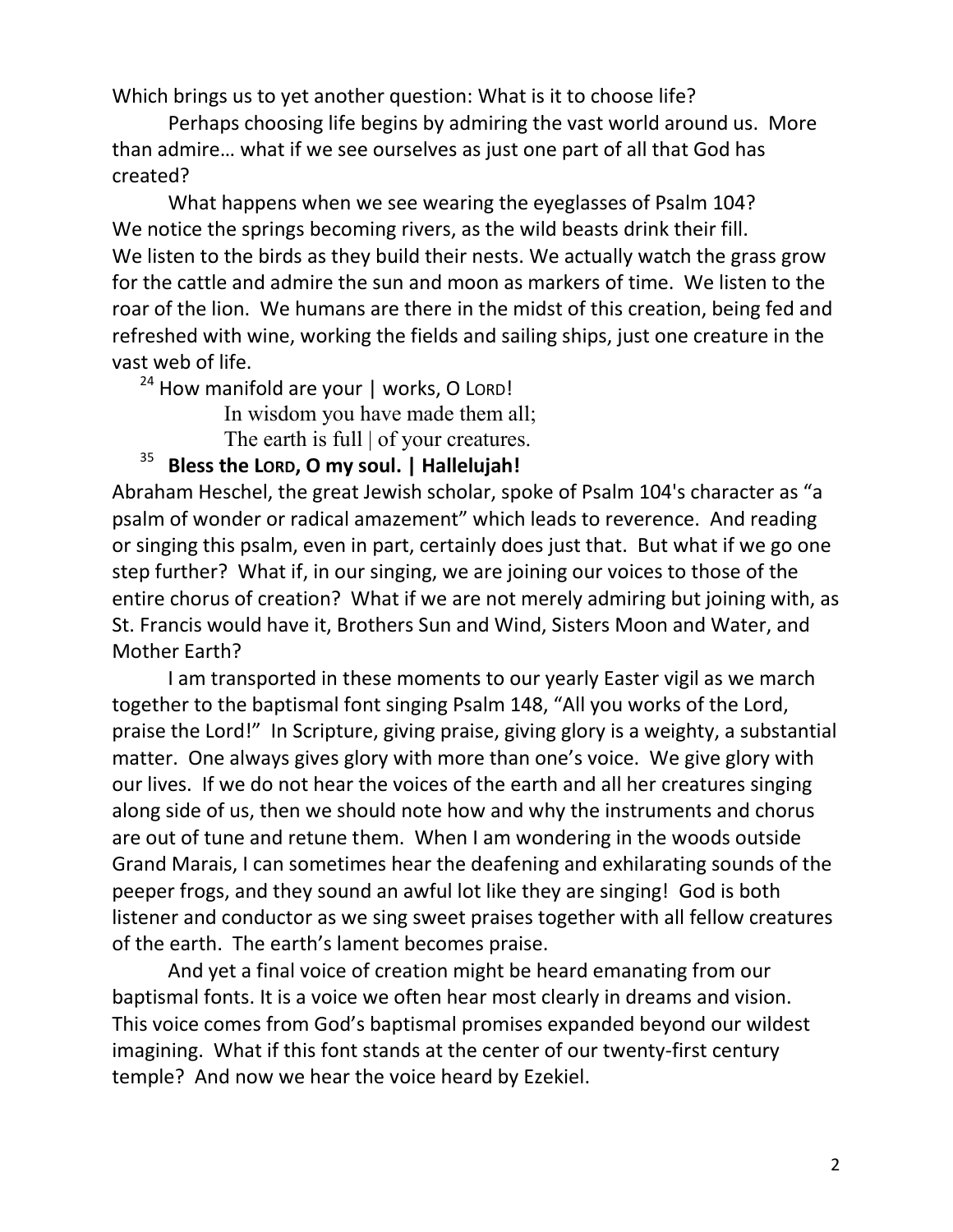And we see the water flowing from this temple fountain in all directions. And these waters become a river. (look at the banners!) And "wherever the river goes, every living creature that swarms will live, and there will be very many fish, once these waters reach there. It will become fresh; and everything will live where the river goes."

 $12$ On the banks, on both sides of the river, there will grow all kinds of trees for food. Their leaves will not wither nor their fruit fail, but they will bear fresh fruit every month, because the water for them flows from the sanctuary. Their fruit will be for food, and their leaves for healing.

I love this vision for all sorts of reasons. I love the wild waters of chaos transformed into a life-giving, fresh water river. It is as though the waters themselves, like those listening to Deuteronomy, must choose life or death, blessings or curse. These waters choose life!

I love that every swarming creature lives. We can add to this picture animals gathered by the rivers, drinking their fill, like the wild beasts of Psalm 104. Animals thrive here.

And I love the trees. I confess to being a kind of Tree of Life junkie for all kinds of reasons. The ultimate tree of life is the cross. Here it is among the banners! In Ezekiel's vision the myriad trees, receiving living water from the river, respond by themselves giving life (like the water from the side of Jesus, mixed with blood). They give life as sustenance through their fruit. And they give life as shade and protection… indeed their leaves are for the healing of the nations. Might one imagine they're being there also for the healing of all creation? The flourishing of creation is good for all.

And finally, I love that the source of the waters is the temple. Our font, if you will. What if we take this promised vision to heart? What if the fonts of our many congregations were to become the place of the outflowing of living water? I carry a visual image of this from the church where Luther was baptized in Eisleben. The war-destroyed but now rebuilt church has a baptismal font sunken into the floor in the middle of the church. On the floor are concentric circles moving from the baptismal pool through the rippled stained glass windows, out the door, and into the street. The waters of baptism lead the church into the world.

What if our fonts welcomed and fed all creation with water and fruit? What if we provided trees whose leaves in turn provided healing? Here is a vision to look to and to find strength for the journey. The promise of this vision never absolves us of responsibility. Rather, this promise undergirds the very hope that makes our responsible living possible. We are a baptized community of and for the world. Thanks be to God.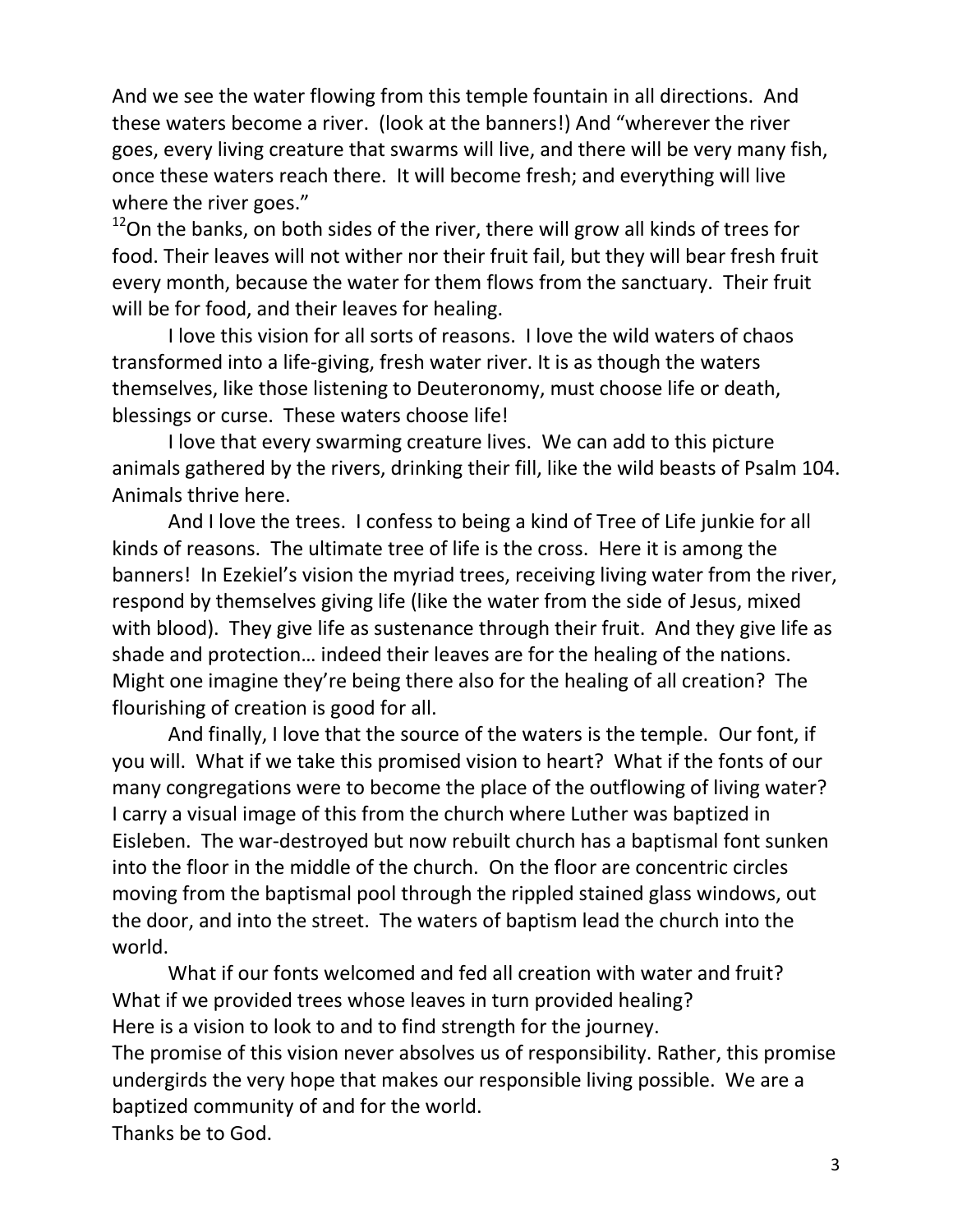#### **Deut.30:19-20a**

This day, I call upon heaven and earth to witness concerning you, that I have set before you life and death, blessing and curse; therefore choose life that you and your descendants may live, loving the Lord your God, obeying God's voice, and cleaving to the Lord.

(Diane Jacobson translation)

## **Psalm 104 (ELW):**

### **<sup>1</sup> Bless the LORD, | O my soul;** O LORD my God, you are very great! You are clothed with majes- I ty and splendor. **<sup>5</sup> You set the earth upon | its foundations, so that from now until forever it shall nev- | er be moved.** <sup>10</sup> You made the springs in- | to rivers that flow be- | tween the mountains. **<sup>11</sup> All the wild beasts drink their | fill from them, and the wild donkeys | quench their thirst.**  $12$  Beside them the birds of the air | make their nests among the branches they | lift their voice. **<sup>13</sup> From your dwelling on high, you wa- | ter the mountains; the earth is satisfied with the fruit | of your works.**  $14$  You make grass grow for the cattle, and plants to serve | humankind; that they may bring forth food | from the earth, **15 wine to gladden human hearts, oil to | make the face shine, and bread to strengthen the | human heart.**  $16$  The trees of the | LORD are well supplied, the cedars of Lebanon | that you planted, **<sup>17</sup> in which the birds | build their nests, while the stork makes the fir | trees its dwelling.**  $18$  The high mountains belong to | the mountain goats, and the stony cliffs are a refuge | for the badgers. **<sup>19</sup> You made the moon to | mark the seasons, and the sun knows the time | of its setting.** <sup>20</sup> You bring on darkness that it  $\mid$  may be night, in which all the beasts of the | forest prowl. **<sup>21</sup> The lions roar | for their prey seeking their | food from God.**  $22$  The sun rises, and | they withdraw and lay themselves down | in their dens. **<sup>23</sup> People go forth | to their work and to their labor un- | til the evening.**  $24$  How manifold are your | works, O LORD! In wisdom you have made them all; the earth is full  $\vert$  of your creatures. <sup>35</sup> **Bless the LORD, O my soul. | Hallelujah!**

**Ezekiel 47:1,9,12** (NRSV)